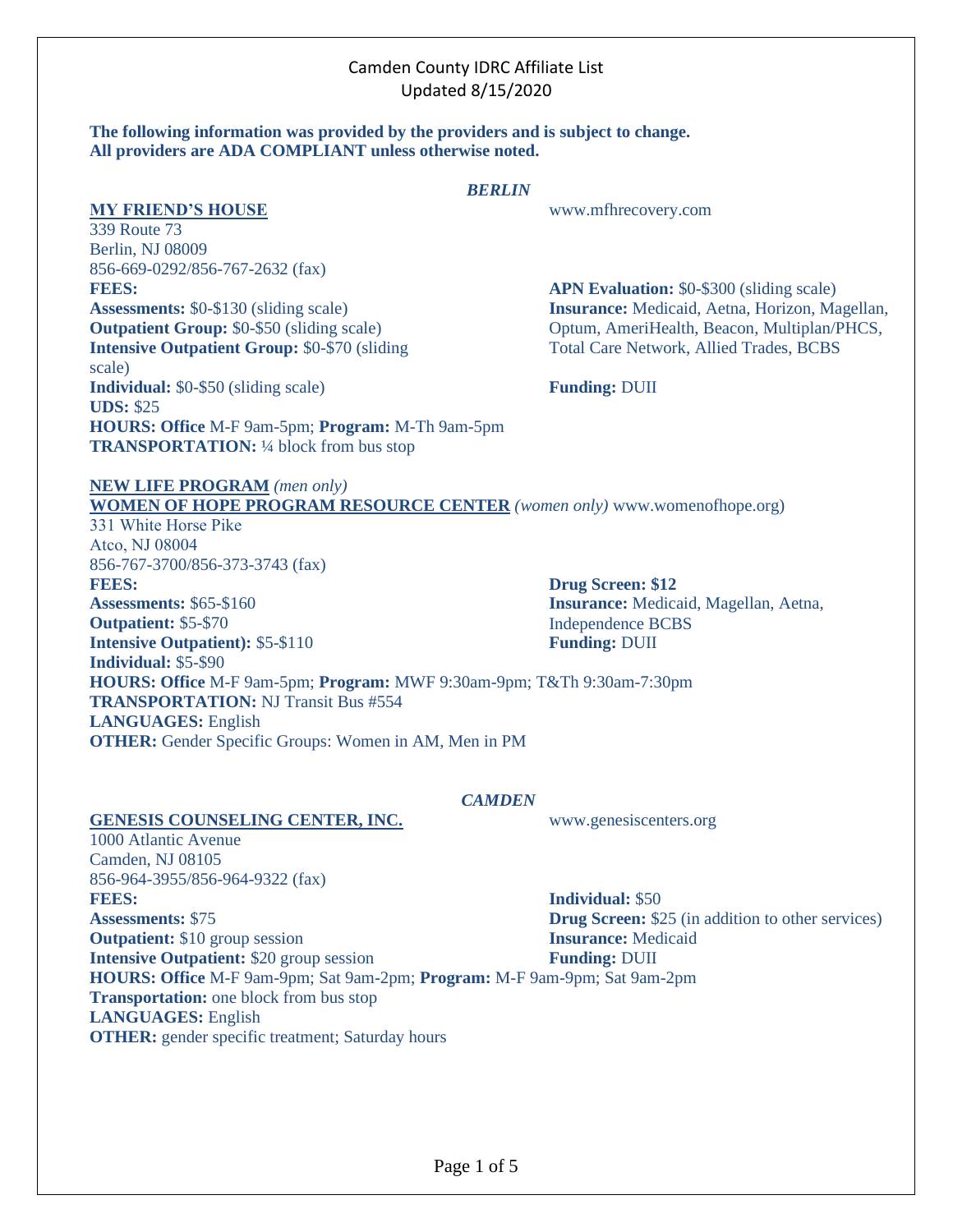# Camden County IDRC Affiliate List Updated 8/15/2020

### **SODAT OF NJ, INC** www.sodat.org

805-815 Federal Street Camden, NJ 08103 856-964-5000/856-964-2200 (fax) **FEES: Assessments:** \$140 (sliding scale)

**Outpatient:** \$10-\$50 (sliding scale)

**Intensive Outpatient:** \$10-\$50 (sliding scale)

**Individual:** \$10-\$50 (sliding scale) **Drug Screen:** \$20 (in addition to other services) **Insurance:** Medicaid **Funding:** DUII

**HOURS: Office** M 10 am-5 pm; TWTh 9am-8pm; F 9am-4pm; **Program:** M 10 am-5 pm; TWTh 9am-8pm; F 9am-4pm

**TRANSPORTATION:** on bus route; two blocks from Walter Rand Transportation Center **LANGUAGES:** English; access to Language Line **OTHER:** gender specific treatment

## **VOLUNTEERS OF AMERICA DELAWARE VALLEY ADDICTION TREATMENT PROGRAM**

www.voadv.org 510 Liberty Street Camden, NJ 08104 856-583-2220/856-583-2238 (fax) **FEES: Assessments: \$**81.50 **Outpatient: \$10-\$65 Insurance:** Medicaid **Funding:** DUII **HOURS: Office** M-F, 9 am-9 pm; **Program:** M-F, 9 am-9 pm **TRANSPORTATION:** Six blocks from Walter Rand Transportation Center **LANGUAGES:** English, Spanish **OTHER:** Bilingual Staff, specialized Spanish speaking caseloads

**Individual Outpatient:** \$15-\$85 (sliding scale) **Drug Screen:** \$10 (in addition to other services) **Individual:** \$10-\$50 (sliding scale)

### *COLLINGSWOOD*

### **GENESIS COUNSELING CENTER, INC.** www.genesiscenters.org

566 Haddon Avenue Collingswood, NJ 08108 856-858-9314/856-858-5672 (fax) **FEES: Assessments:** \$75 **Outpatient:** \$10 group session **Intensive Outpatient:** \$20 group session **Individual:** \$50 **HOURS: Office** M-F 9am-9pm; Sat 9am-2pm; **Program** M-F 9am-9pm; Sat 9am-2pm **TRANSPORTATION:** two blocks from PATCO HSL; ¼ mile from bus stop **LANGUAGES:** English

**Drug Screen:** \$25 (in addition to other services) **Insurance:** Medicaid **Funding:** DUII

Page 2 of 5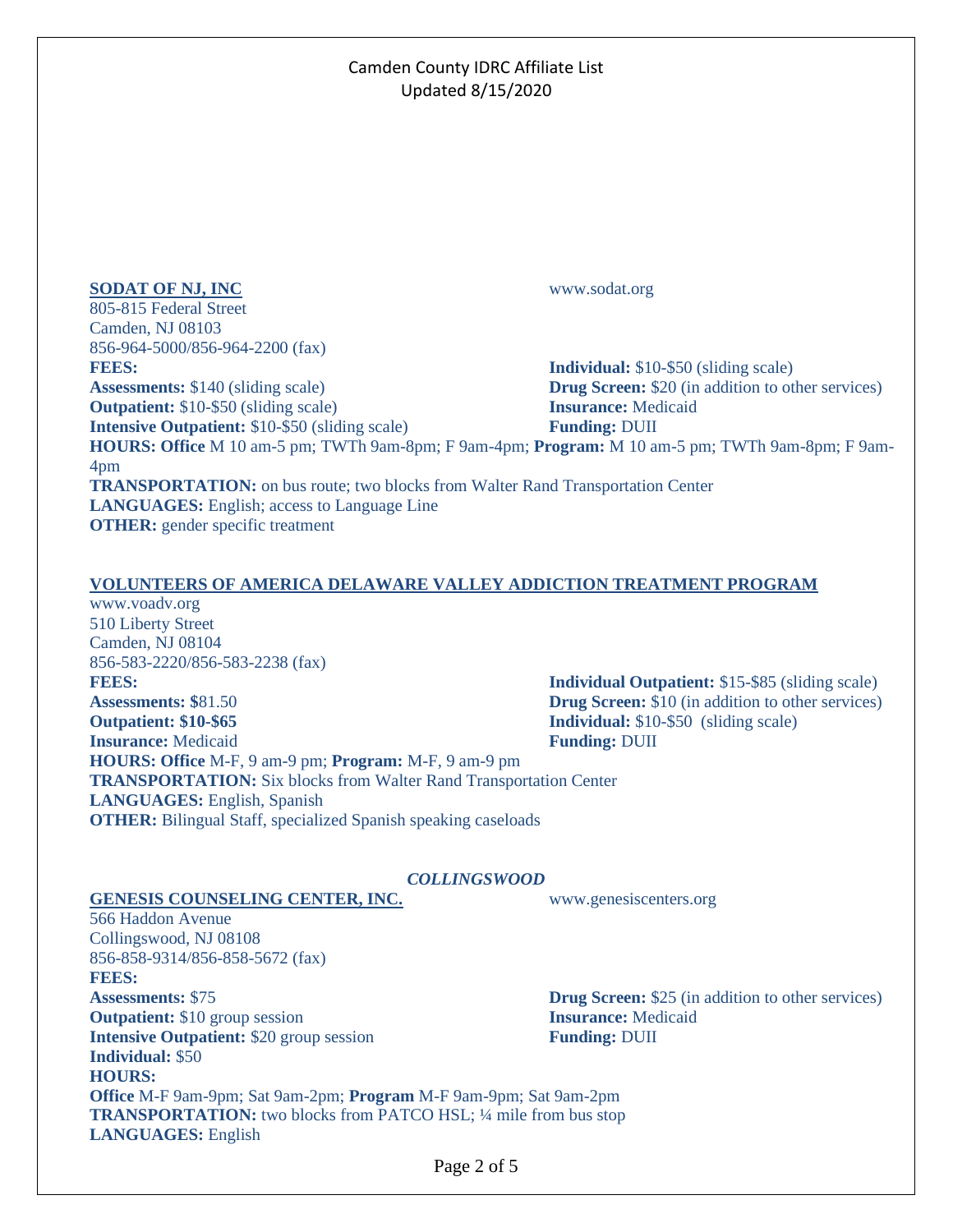# *Camden County IDRC Affiliate Treatment Providers updated 10/15/2019*

# **JAMES WHITAKER, MA, LPC, LCADC, ACS**

215 Highland Ave Suite C Haddon Township, NJ 08108 856-437-0684/267-900-2341 **UDS:** \$25 **Insurance**: Out of Network/Private Insurance (No Medicaid) **HOURS**: 9am -9pm

#### *WOODBURY*

#### **SOLSTICE COUNSELING & WELLNESS CENTER** solsticecares.com

29 S Broad Street Woodbury, NJ 08096 856-345-1461 844 4-SOLSTICE (Admissions) **FEES:** Siding Scale **Insurance:** Medicaid, Aetna, Aetna Better Health, Amerigroup, AmeriHealth, Department of Veterans Affairs, Horizon BCBS, Horizon NJ Health, Magellan, New Jersey Medicaid, Qualcare, Inc., United Behavioral Health, United Healthcare Community Plan, Wellcare **HOURS:** M-Th 9-8:30pm, F 9-3:30, S 10-1PM, Sunday Closed **Group days/times for IOP/OP:** IOP & OP Both Morning, Afternoon and Evening Sessions every day of the week and Saturday 10AM. **Funding:** DUII

### *TURNERSVILLE*

## **MARYVILLE ADDICTION TREATMENT** www.maryvillenj.org

129 Johnson Road Suite 7 Turnersville, NJ 08012 856-863-3913/856-863-3917 (fax) **FEES: Assessments:** \$0-\$120 (sliding scale) **Outpatient:** \$0-\$50 (sliding scale) **Intensive Outpatient:** \$0-\$100 (sliding scale) **Individual:** \$0-\$80 (sliding scale) **Drug Screen:** \$30.90 (in addition to other services)

**Insurance:** Medicaid, Aetna, Aetna Better Health, Amerigroup, AmeriHealth, Department of Veterans Affairs, Horizon BCBS, Horizon NJ Health, Magellan, New Jersey Medicaid, Qualcare, Inc., United Behavioral Health, United Healthcare Community Plan, Wellcare **Funding:** DUII

**HOURS: Office** M-F 9-5pm; **Program:** M-Th 9am-9pm; F 9am-5pm; Sat 9am-1pm **LANGUAGES:** English, Spanish **OTHER:** Saturday hours, NARCAN training, vocational counseling, free family education night, recovery coaching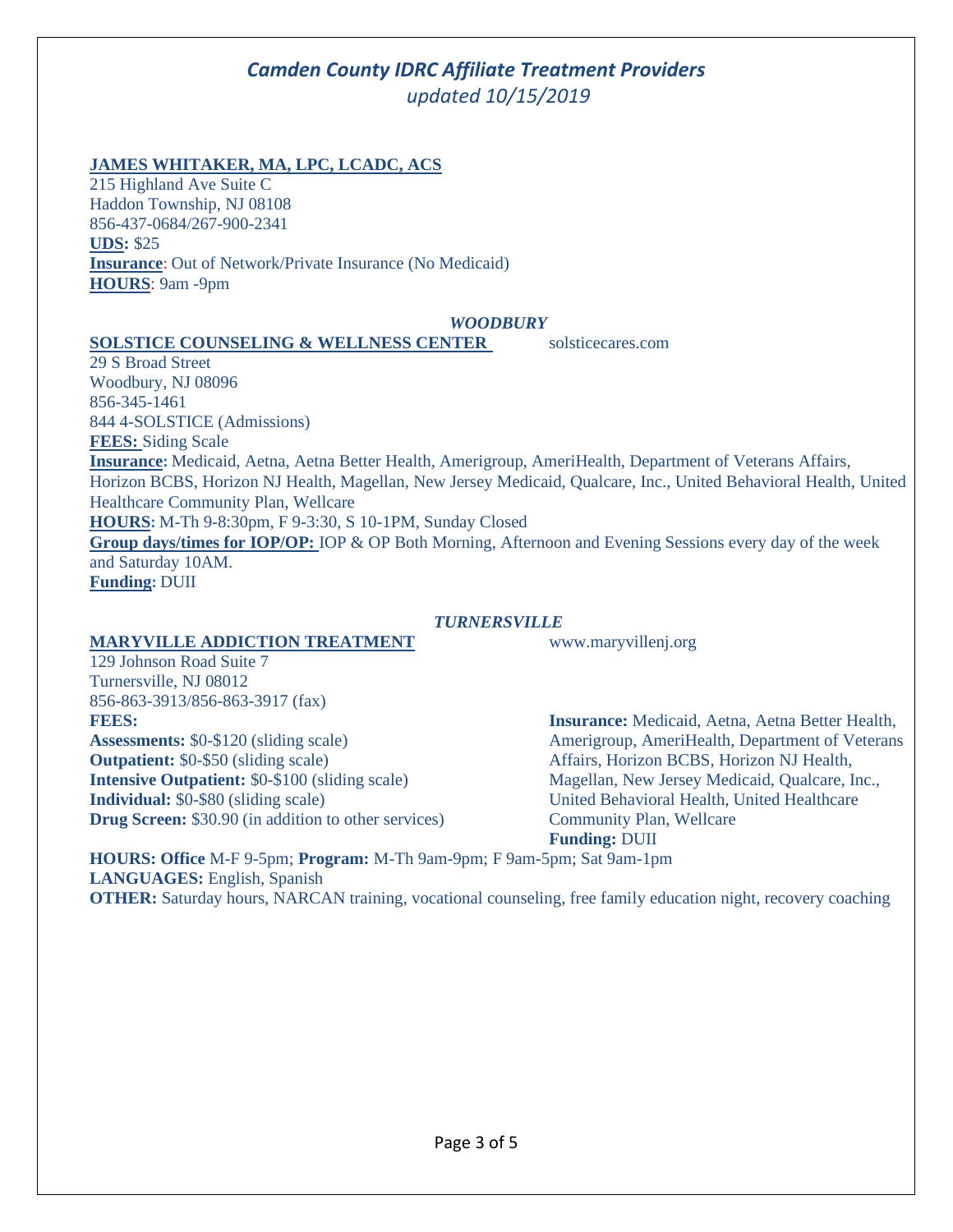# *Camden County IDRC Affiliate Treatment Providers updated 10/15/2019*

#### *WILLIAMSTOWN*

#### **MARYVILLE ADDICTION TREATMENT** www.maryvillenj.org

1903 Grant Avenue Williamstown, NJ 08094 856-629-0244/856-629-3760 (fax)

### **FEES:**

**Assessments: \$**0-\$120 (sliding scale) **Detox:** \$0-\$300 (sliding scale)

**Short Term Residential:** \$0-\$250

**Insurance:** New Jersey Medicaid, Aetna, Aetna Better Health, Amerigroup, AmeriHealth,

Department of Veteran's Affairs, Horizon BCBS, Horizon NJ Health, Magellan, Qualcare, Inc., United Behavioral Health, United Healthcare Community Plan, Wellcare **-Funding:** DUII, SJI, NJSI, MAP, DC, SAPTI, MATI, County

**HOURS: Office** M-F, 8 am-8 pm; Sat, Sun 10 am-6 pm; **Program:** 24/7

**TRANSPORTATION:** Center has driver available if public transportation cannot be accessed, or if consumer's health needs make private transportation necessary. Center will make arrangements for return trip home, or to a continuum-of-care provider.

**LANGUAGES:** English, Spanish, Polish

**OTHER:** Sat & Sun hours, case management, recovery coaching, aftercare planning

### *BURLINGTON COUNTY*

**MARYVILLE ADDICTION TREATMENT** www.maryvillenj.org

610 Pemberton Browns Mills Road Pemberton, NJ 08068 609-321-6263/609-283-0262 (fax) **FEES: Assessments: \$0-\$120 (sliding scale) Detox: \$0-\$300 (sliding scale) Short Term Residential: \$0-\$250 Insurance:** New Jersey Medicaid, Aetna, Aetna

Better Health, Amerigroup, AmeriHealth, **HOURS: Office** M-F, 8 am-8 pm; Sat, Sun 10 am-6 pm; **Program:** 24/7 **TRANSPORTATION:** one block from bus stop **LANGUAGES:** English, Spanish **OTHER:** Sat & Sun hours, case management, aftercare planning

### **SOLSTICE COUNSELING & WELLNESS CENTER** solsticecares.com

300 Birmingham Road Pemberton, NJ 08068 609-667-7000 844 4-SOLSTICE (Admissions) **FEES:** Siding Scale **Insurance:** Private Insurance **HOURS:** M-Th 9-8:30pm, F 9-3:30, S 10-1PM, Sunday Closed **Group days/times for IOP/OP:** IOP & OP Both Morning, Afternoon and Evening Sessions every day of the week and Saturday 10AM. **Funding:** DUII, Medicaid

Department of Veteran's Affairs, Horizon BCBS, Horizon NJ Health, Magellan, Qualcare, Inc., United Behavioral Health, United Healthcare Community Plan, Wellcare **Funding:** DUII, SJI, NJSI, MAP, DC, SAPTI, MATI, County